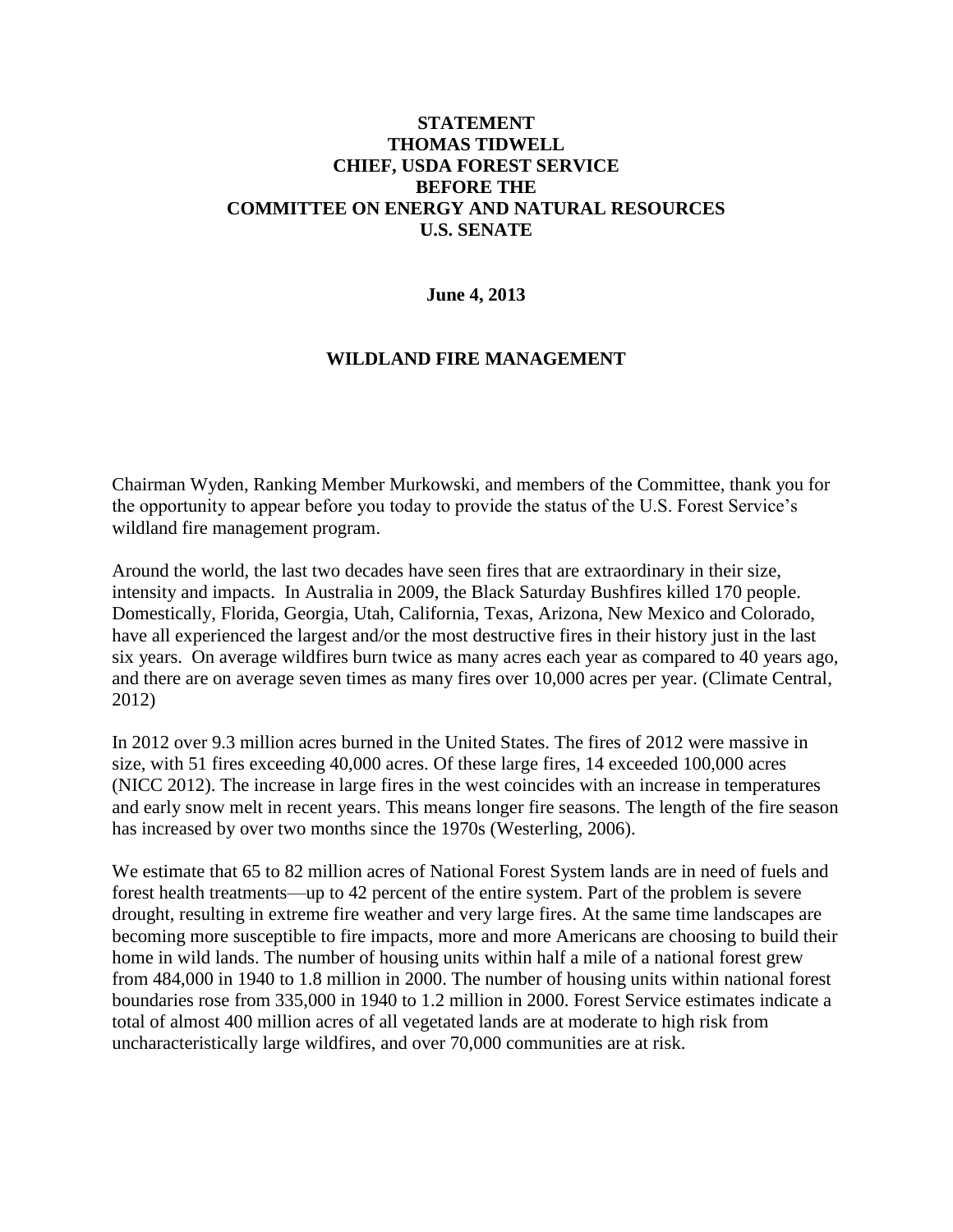# **NATIONAL COHESIVE WILDLAND FIRE MANAGEMENT STRATEGY**

In 2009, Congress passed the Federal Land Assistance, Management, and Enhancement (FLAME) Act, calling on federal land managers to develop a joint wildland fire management strategy. Working together with the Department of the Interior, we took the opportunity to involve the entire wildland fire community in developing a long-term National Cohesive Wildland Fire Management Strategy. Our strategy has three components:

1. **Restoring fire-adapted ecosystems.** Hundreds of post-fire assessments show that fuels and forest health treatments are effective in reducing wildfire severity. Accordingly, our fuels treatments have grown; from FY 2001 to FY 2011, the Forest Service treated about 27.6 million acres, an area larger than Virginia. We focus our treatments on high-priority areas in the Wildland Urban Interface, particularly communities that are taking steps to become safer from wildfire.

2. **Building fire-adapted human communities.** With more than 70,000 communities in the Wildland Urban Interface (WUI) at risk from wildfire, the Forest Service is working through cross-jurisdictional partnerships to help communities become safer from wildfires, for example by developing community wildfire protection plans. In addition, the Firewise program helps communities with actions to reduce the potential for homes to be ignited from wildfires. This is done through using techniques such as home siting and development, home construction, and home landscaping and maintenance which reduces that potential. Through the Firewise program, the number of designated Firewise communities rose from 400 in 2008 to more than 700 in FY 2012.

3. **Responding appropriately to wildfire.** Most of America's landscapes are adapted to fire; wildland fire plays a natural and beneficial role in many forest types. Where suppression is needed to protect homes, property and resources we focus on deploying the right resources in the right place at the right time. Using improved decision support tools, fire managers are making risk-based assessments to decide when and where to suppress a fire—and when and where to use fire to achieve management goals for long-term ecosystem health and resilience.

## **FIRE IMPACTS TO NATURAL RESOURCES AND INFRASTRUCTURE**

In 2012 over 4,000 structures were destroyed, including 2,216 residences (average annual residences lost is 1,416 from 1999 through 2012, NICC). The greatest loss of structures occurred in Colorado. In addition, these losses have a devastating impact on citizens, communities and economies. Watersheds that supply drinking water for the cities of Fort Collins, Greeley, Colorado Springs, Alamogordo, and Holloman Air Force Base in New Mexico were damaged by wildland fires in 2012. The communities continue to feel the impact with over 20 miles of water delivery systems (pipelines, canals) and several large storage reservoirs still affected by post-fire flooding.

In addition, impacts to natural resources can often have long term and sometimes irreversible consequences. In 2012, the Whitewater Baldy fire in New Mexico severely burned critical habitat and holdout areas for relict lineages of Gila Trout (one of the original species listed as endangered under the Endangered Species Act in 1973), significantly setting back recovery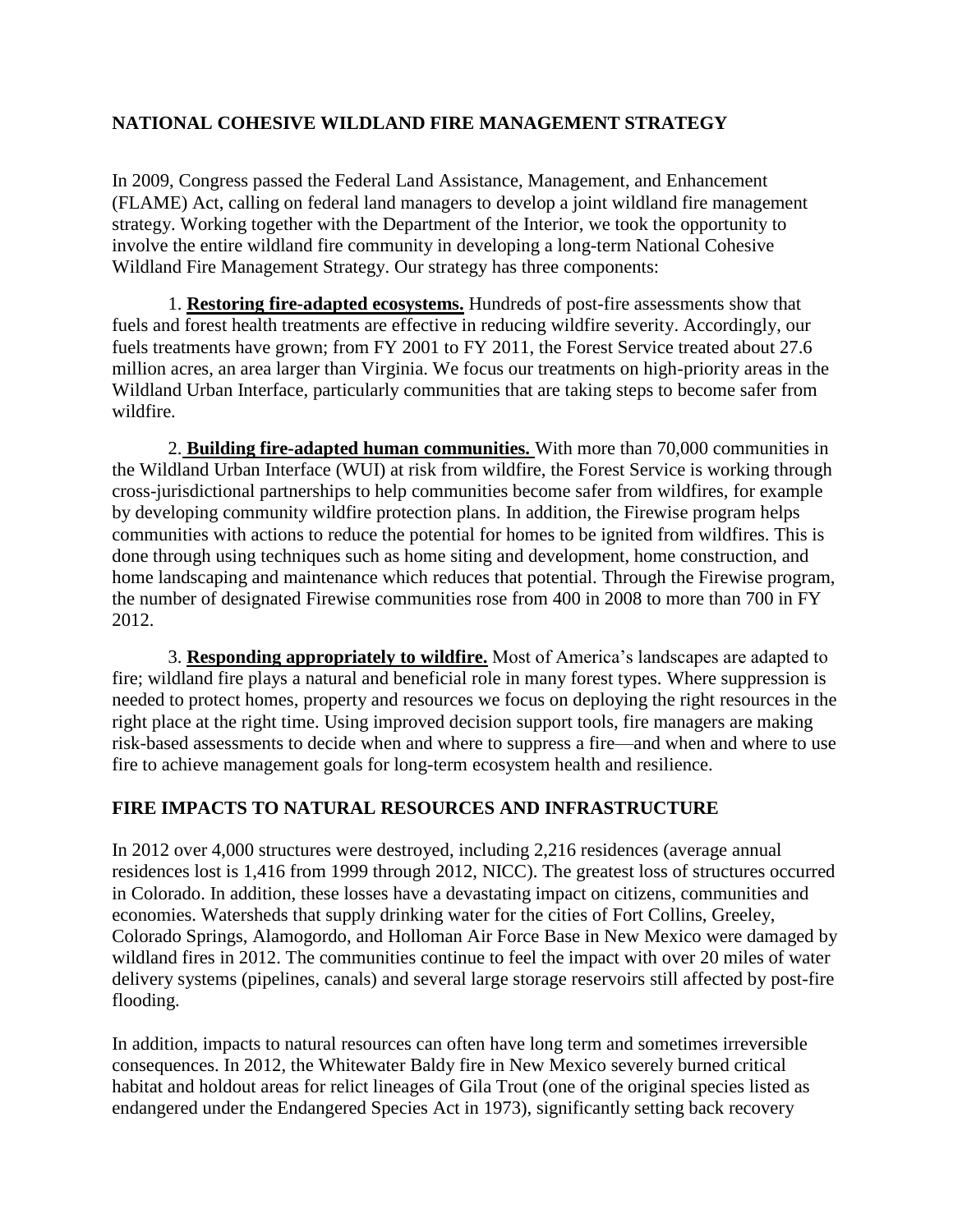efforts that had successfully resulted in 17 populations occupying over 80 miles of stream. The Gila Trout Recovery Plan requires 39 populations established in roughly 170 miles of stream to justify full delisting. This impact not only has consequences related to the viability of a species, but also severely impacts the ability of the agency or other entities to conduct management activities that could have the potential to impact the population.

# **IMPACTS OF INCREASED FIRE COSTS**

Costs of fire suppression have increased to consume nearly half of the entire Forest Service budget. In FY 1991, fire activities accounted for about 13 percent of the total agency budget; in FY 2012, it was over 40 percent. In the 1980s and 1990s the 10-year average of suppression costs remained relatively stable, as did the number of acres burned nationwide. This was an abnormally wet period in the United States and fire activity was relatively low. However, beginning in the extreme fire season of 2000, which cost \$1 billion, this trend started to change. The cost of the FY 2000 fires alone caused the 10-year average to rise by over \$80 million – a 16 percent increase. Since FY 2000, the 10-year average has risen almost every year – from a little over \$540 million to almost \$900 million in just the three years between 2000 and 2003, and then to over \$1 billion in 2010 and beyond.

Staffing within the agency has also shifted to reflect an increased focus on fire. Since 1998 fire staffing within the Forest Service has increased 110 percent from over 5,700 in 1998 to over 12,000 in 2012. Over the same time period, National Forest System staffing has decreased by 35 percent from over 17,000 in 1998 to over 11,000 in 2012 and Forest Management staffing has decreased by 49 percent from over 6,000 in 1998 to just over 3,200 in 2012.

Fire transfers occur when the agency has exhausted all available fire resources from the Suppression and FLAME accounts. From FY 2002 to FY 2012, the Forest Service made fire transfers from discretionary, mandatory, and permanent accounts to pay for fire suppression costs six times, ranging from a low of \$100 million in FY 2007 to a high of \$999 million in FY 2002, and totaling approximately \$2.7 billion. Of that total, \$2.3 billion was repaid but still led to disruptions within all Forest Service programs. In FY 2012, the Forest Service transferred \$440 million to the fire suppression account for emergency fire suppression due to severe burning conditions and increasing fire suppression costs (and was repaid within weeks).

Each time the agency transfers money out of accounts to pay for fire suppression there are significant and lasting impacts across the entire Forest Service. Not only do these impacts affect the ability of the Forest Service to conduct stewardship work on national forests, they also affect our partners, local governments and Tribes.

For example, in California, the Region lacked funding to complete trail work on the Pacific Crest National Scenic Trail or repair many other key trails and trailheads and was not able to leverage that funding by utilizing partners that provide thousands of volunteer hours for trail maintenance. This lack of maintenance work is predicted to cause sedimentation and damage to watersheds. Additionally, agreements with partners such as the California Conservation Corps on the Los Padres National Forest were deferred and relationships impacted.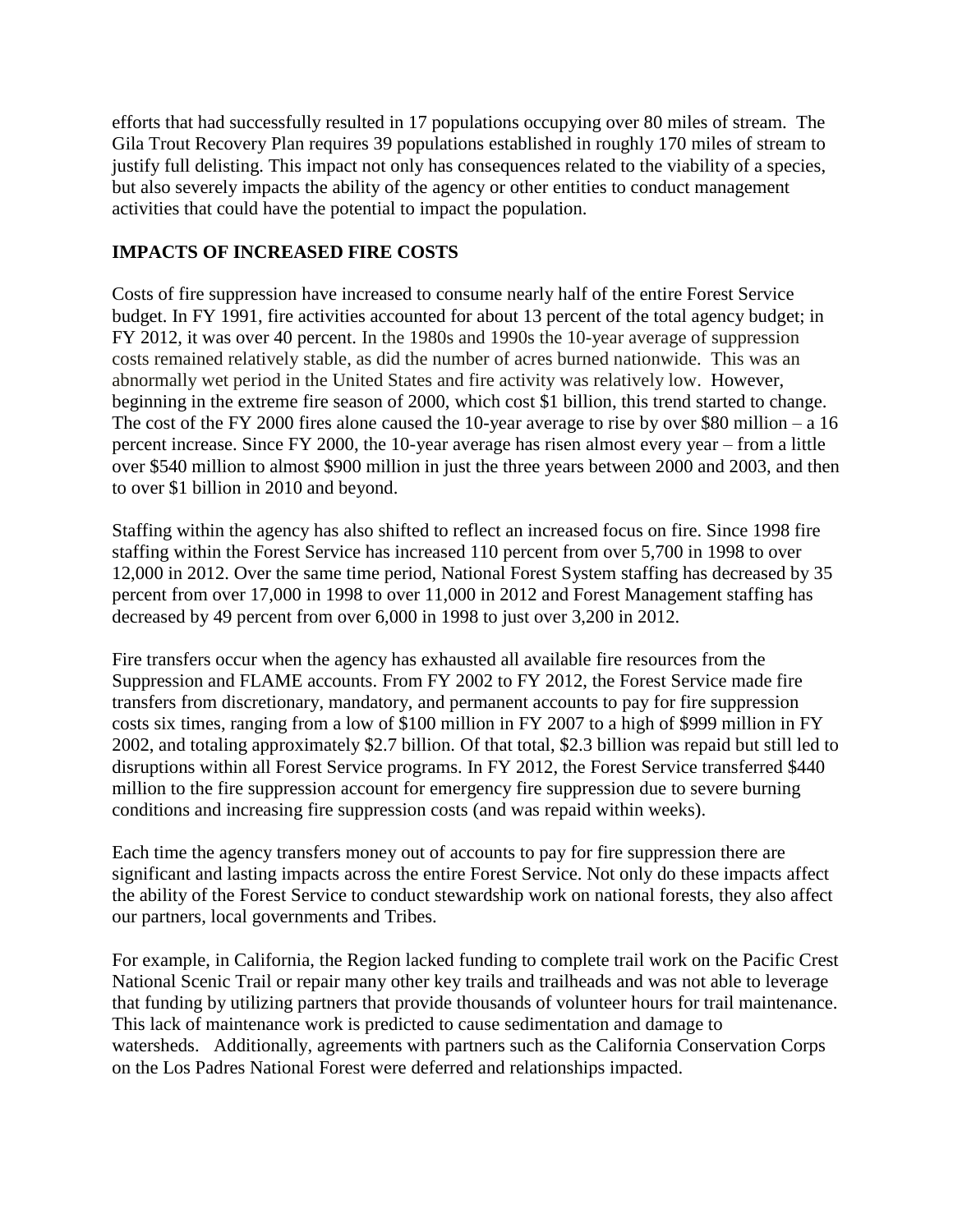## **FIREFIGHTING RESOURCES**

The agency has the capability to protect life, property, and natural resources while assuring an appropriate, risk-informed, and effective response to wildfires that is consistent with land and resource management objectives. We do this through not only the resources of the Federal Government, but also with employees from States, Tribal governments, and local governments, contract crews, and emergency/temporary hires. Firefighter and public safety are the primary considerations for all operations. The agency continues to suppress about 98 percent of the fires that require initial attack. However, the few fires that continue to burn after they escape initial attack tend to grow quickly.

Wildland fire response requirements are unpredictable. This requires a management strategy that can increase and decrease the workforce based on fire activity levels. The Forest Service employs both permanent firefighting assets, which also conduct fuels treatments, and seasonal assets to support suppression activities during peak fire season. Call When Needed (CWN) assets are important in meeting fire response requirements when activities exceed our standard asset capability. Firefighting assets are employed in a cost effective way when they are justified within our preparedness and suppression strategies. We evaluate each asset's cost effectiveness relative to the need they meet.

Under the President's budget for FY 2014, suppression capability will be comparable to previous years. However, we recognize that given limited budgets, maintaining this capability will present challenges. With greater mobility and with agreement to focus assets on high risk areas, it is likely that high levels of initial attack success will continue. For the 2013 fire season, the available firefighting forces – firefighters, equipment, and aircraft – are reduced to those available in 2012. Nonetheless, we will have close to 13,000 firefighters available from the Department of Agriculture and the Department of the Interior with approximately 70% coming from the Forest Service. The reduction resulted in fewer firefighters and engines, but the level of highly-trained smokejumpers, Type 1 national interagency incident management teams (the most experienced and skilled teams) available for complex fires or incidents, and Type 2 incident management teams available for geographical or national incidents, are comparable to those available in 2012. Depending on how the 2013 fire season develops, we are prepared to bring on additional CWN resources (engines and aircraft) to offset the reduction in firefighters and engines. However these additional resources will increase suppression costs since the cost of CWN resources averages 1.5 to 2 times the cost of exclusive use resources.

Additionally, the Federal wildland firefighting community works with State and local fire departments, which serve a critical role in our initial attack and, in many cases, our extended attack success. The Forest Service uses its authority to provide State Fire Assistance funds to State partners to support State fire management capacity. We could not achieve the successes we have without these key partners.

Nationally, the wildland firefighting agencies continue to employ a mix of fixed and rotor wing aircraft. The number of these aircraft may fluctuate depending on contractual and other agreements. Key components of the Forest Service 2013 aviation resources include: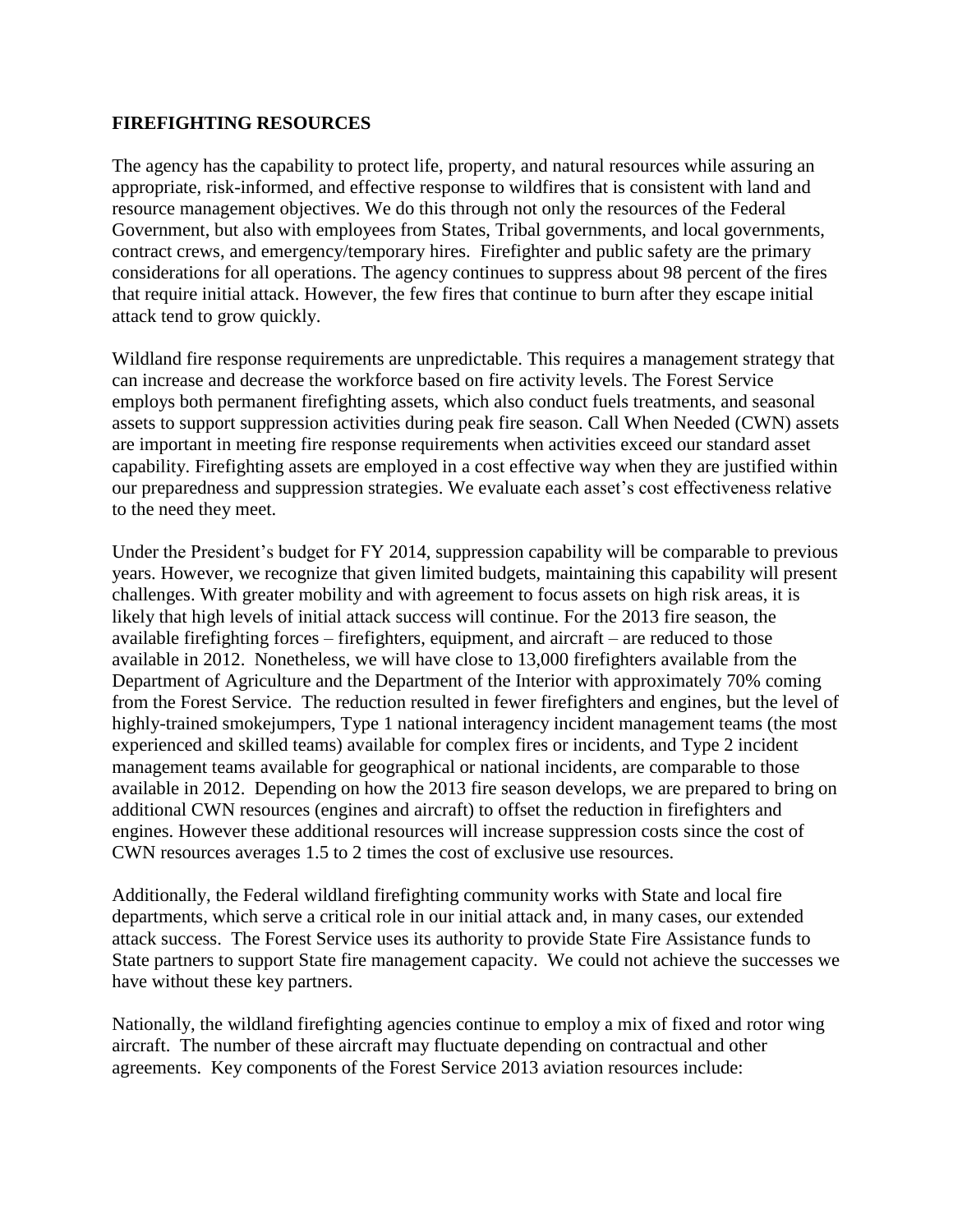- Up to 26 large air tankers under contract or agreement;
- 420 helicopters;
- 15 leased Aerial Supervision fixed-wing aircraft;
- Up to 12 Smoke jumper aircraft;
- 2 heat detecting infrared aircraft;
- 3 water scoopers including 1 CL-415.

An additional key component is the organized network of 295 federal, state, and local government dispatch and coordination centers which provide tactical, logistical, and decision support to the federal wildland fire agencies.

## **FIRE ADAPTED COMMUNITIES**

The spread of homes and communities into areas prone to wildfire is an increasing management challenge. From 2000 to 2030, we expect to see substantial increases in housing density on 44 million acres of private forest land nationwide, an area larger than North and South Carolina combined (USDA Forest Service, 2005). Currently, more than 70,000 communities are now at risk from wildfire, and less than 15,000 have a community wildfire protection plan or an equivalent plan. (USDA Forest Service, 2012) Federal engagement with State and local fire agencies and other partners is central to our collective success in assisting communities at risk from wildfires. Wildfires know no boundaries and we must work within an all-lands context to prevent human caused fires, mitigate risk to communities, and manage for and respond to wildfires. According to studies cited in the 2013 USDA Forest Service General Technical Report (RMRS-GTR-299), more than one-third of all housing units in the continental U.S. are located within the WUI, and the trends suggest that these numbers will continue to grow.

To help address the risk faced by communities in the WUI, the Forest Service began developing the Fire Adapted Communities program in 2009, with a 2012 launch (including the website www.fireadapted.org and an Ad Council national public awareness campaign). This program assists communities to become fire adapted and is critical to protecting residents, firefighters, property, infrastructure, natural resources, and cultural values from wildfires. The strategy emphasizes that mitigation is a shared responsibility by Federal, State, local, and private stakeholders and that pre-fire mitigation is part of the solution to escalating wildfire suppression costs in the WUI.

The Forest Service's Fire Adapted Communities effort brings together a wide array of government and non-government partners to educate the public about the full suite of mitigation tools that can help communities adapt to wildfire. Fire Adapted Communities messaging is delivered by partners including the National Fire Protection Association International Association of Fire Chiefs, The Nature Conservancy Ad Council, National Volunteer Fire Council, and the National Association of State Foresters, who leverage federal dollars with their own program dollars for maximum effect. Fire Adapted Communities create a safer place for firefighters, give response teams more decision space, reduce the need for additional suppression in the community, and reduce large fire suppression costs.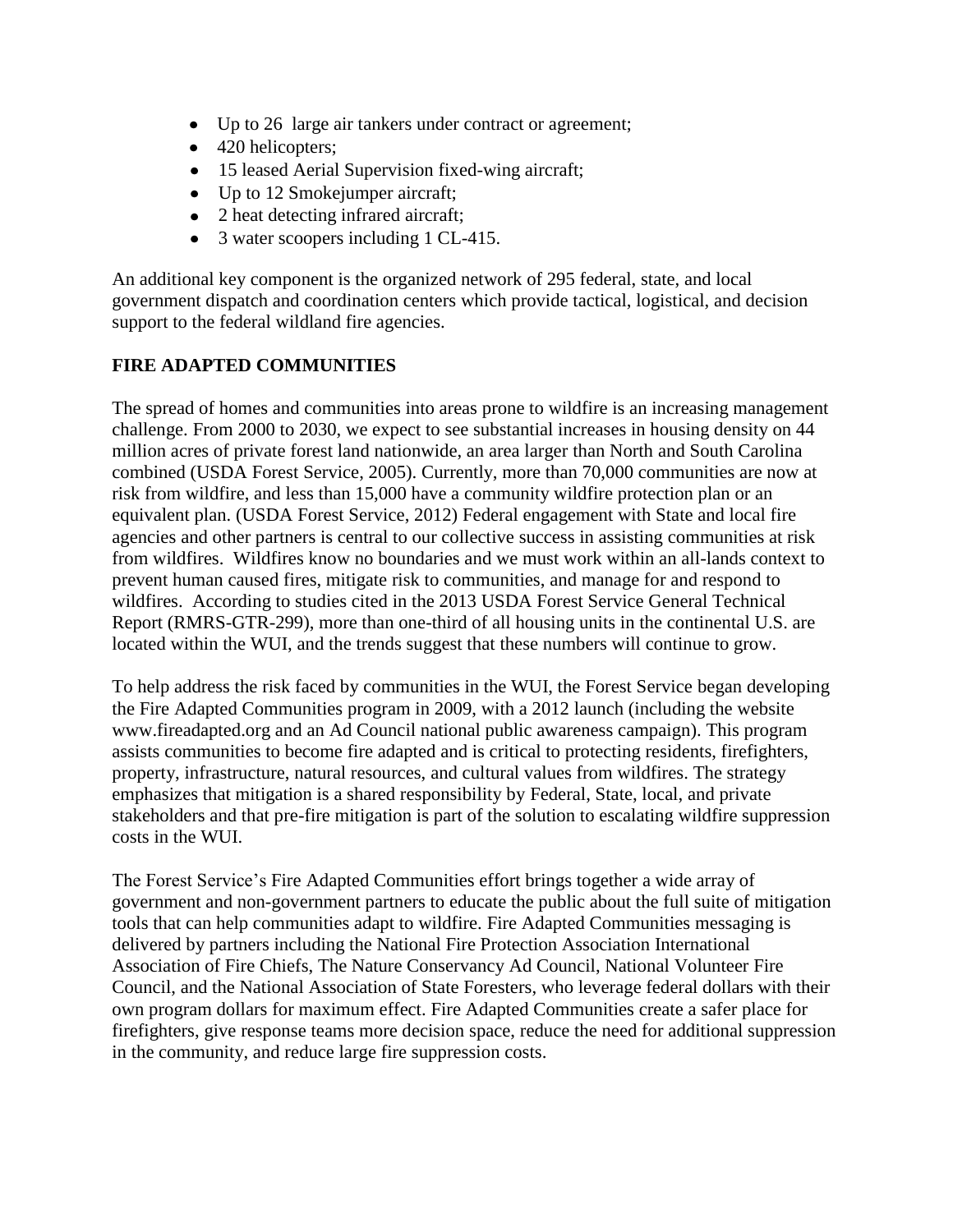### **RESTORING ECOSYSTEMS**

The Forest Service is restoring the ability of forest and grassland ecosystems to resist climaterelated stresses, recover from climate-related disturbances, and continue to deliver important values and benefits. By restoration, we mean restoring the functions and processes characteristic of healthier, more resistant, more resilient ecosystems, even if they are not exactly the same systems as before. Restoring and maintaining fire resilient landscapes is critical and essential to our stewardship responsibilities for the national forests. Factors including human activities and land development, loss of indigenous burning practices, and fire suppression have all led to changes in forests that historically had frequent fires. Some forests have experienced a buildup of trees and brush due to a lack of fire. In some areas fuel loads on the forest floor have increased where low intensity fires were historically the norm. These forest types are now seeing high severity fires under even moderate weather conditions.

Approaches to restoring fire-adapted ecosystems often require treatment or removal of excess fuels (e.g. through mechanical thinning, prescribed fire, or a combination of the two), reducing tree densities in uncharacteristically crowded forests, and application of fire to promote the growth of native plants and reestablish desired vegetation and fuel conditions. Excess fuels are those that support higher intensity fires than those under which the ecosystem evolved, and can include leaf litter and debris on the forest floor as well as the branches and foliage of small trees that provide ladder fuels allowing surface fires to transition to crown fires. Fuel treatments result in better outcomes on the land, more resilient and healthier ecosystems that provide the many benefits society wants and needs, including water, scenic and recreational values, wood products, and biodiversity; communities that are better able to withstand wildfire; and safer conditions and more options for firefighters. Fuel treatments change fire behavior and provide more options to engage a fire. This can decrease fire size, intensity, divert fire away from high value resources, and can result in reduced suppression costs.

When a wildfire starts within or burns into a fuel treatment area, an assessment is conducted to evaluate the resulting impacts on fire behavior and fire suppression actions. Of over 1,600 assessments conducted to date, over 90% of the fuel treatments were effective in changing fire behavior and/or helping with control of the wildfire (USFS, 2012).

In FY 2012, the Forest Service accomplished 1.2 million acres of prescribed fire, 662,475 acres of mechanical treatment to reduce hazardous fuels and managed 141,314 acres of wildfires to benefit natural resources as well as reduce hazardous fuels for a total accomplishment of over 2 million acres. The WUI remains the highest priority and nearly 1.3 million acres of the total treated acres were in the WUI. Of these treatments, 93 percent of the acres accomplished were identified as a treatment priority in a community wildfire protection plan or an equivalent collaborative plan. Hazardous fuels treatments also produced 2.8 million green tons used for energy and nearly 1 million CCF of wood products. In FY 2012, 20 biomass grant awards from the Woody Biomass Utilization Grant program totaling approximately \$3 million were made to small business and community groups across the country. This \$3 million dollar investment leveraged over \$400 million dollars of Rural Development Grants and Loan Guarantees for woody biomass facilities. The Woody Biomass Utilization Grant program has contributed to the treatment of over 500,000 acres and removed and utilized nearly 5 million green tons of biomass